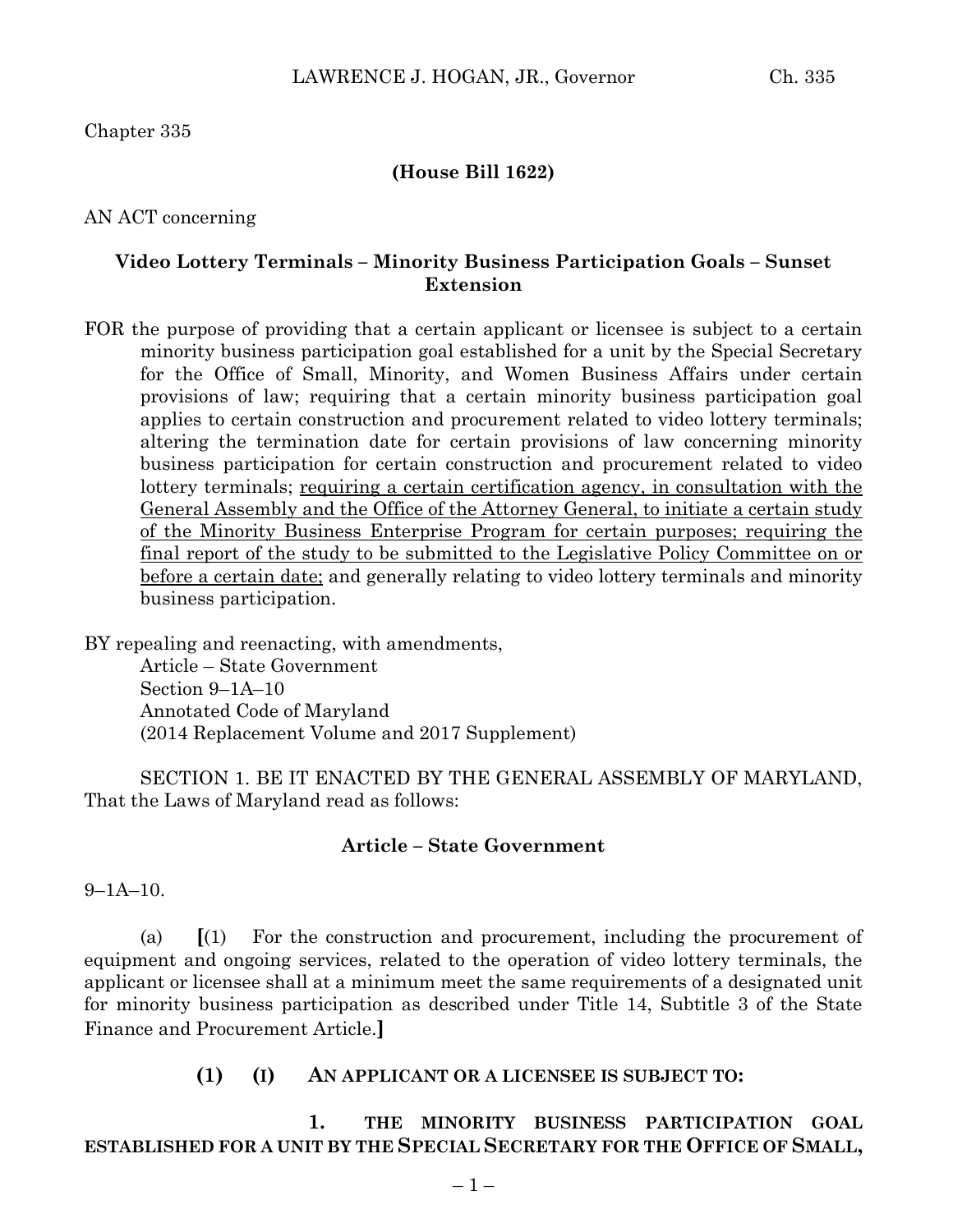**MINORITY, AND WOMEN BUSINESS AFFAIRS UNDER § 14–302(A)(1)(II) OF THE STATE FINANCE AND PROCUREMENT ARTICLE; AND** 

**2. ANY OTHER CORRESPONDING PROVISIONS OF LAW UNDER TITLE 14, SUBTITLE 3 OF THE STATE FINANCE AND PROCUREMENT ARTICLE.**

**(II) THE MINORITY BUSINESS PARTICIPATION GOAL SHALL APPLY TO:**

**1. CONSTRUCTION RELATED TO VIDEO LOTTERY TERMINALS; AND**

**2. PROCUREMENT RELATED TO THE OPERATION OF VIDEO LOTTERY TERMINALS, INCLUDING PROCUREMENT OF EQUIPMENT AND ONGOING SERVICES.**

(2) If the county in which a video lottery facility will be located has higher minority business participation requirements than the State as described in paragraph (1) of this subsection, the applicant shall meet the county's minority business participation requirements to the extent possible.

(3) A county in which a video lottery facility will be located may impose local business, local minority business participation, and local hiring requirements to the extent authorized by local law and permitted by the United States Constitution.

(4) Any collective bargaining agreement or agreements, including a project labor agreement or a neutrality agreement, entered into by an applicant or licensee may not negate the requirements of this subsection.

(5) If an applicant for employment at a video lottery facility believes that the applicant has been discriminated against in the employment process, the applicant may appeal the employment decision to the local human relations board in the county where the facility is located.

(6) Notwithstanding any collective bargaining agreement or agreements, a licensee shall:

(i) provide health insurance coverage for its employees; and

(ii) give a preference to hiring qualified employees from the communities within 10 miles of the video lottery facility.

(7) A licensee shall: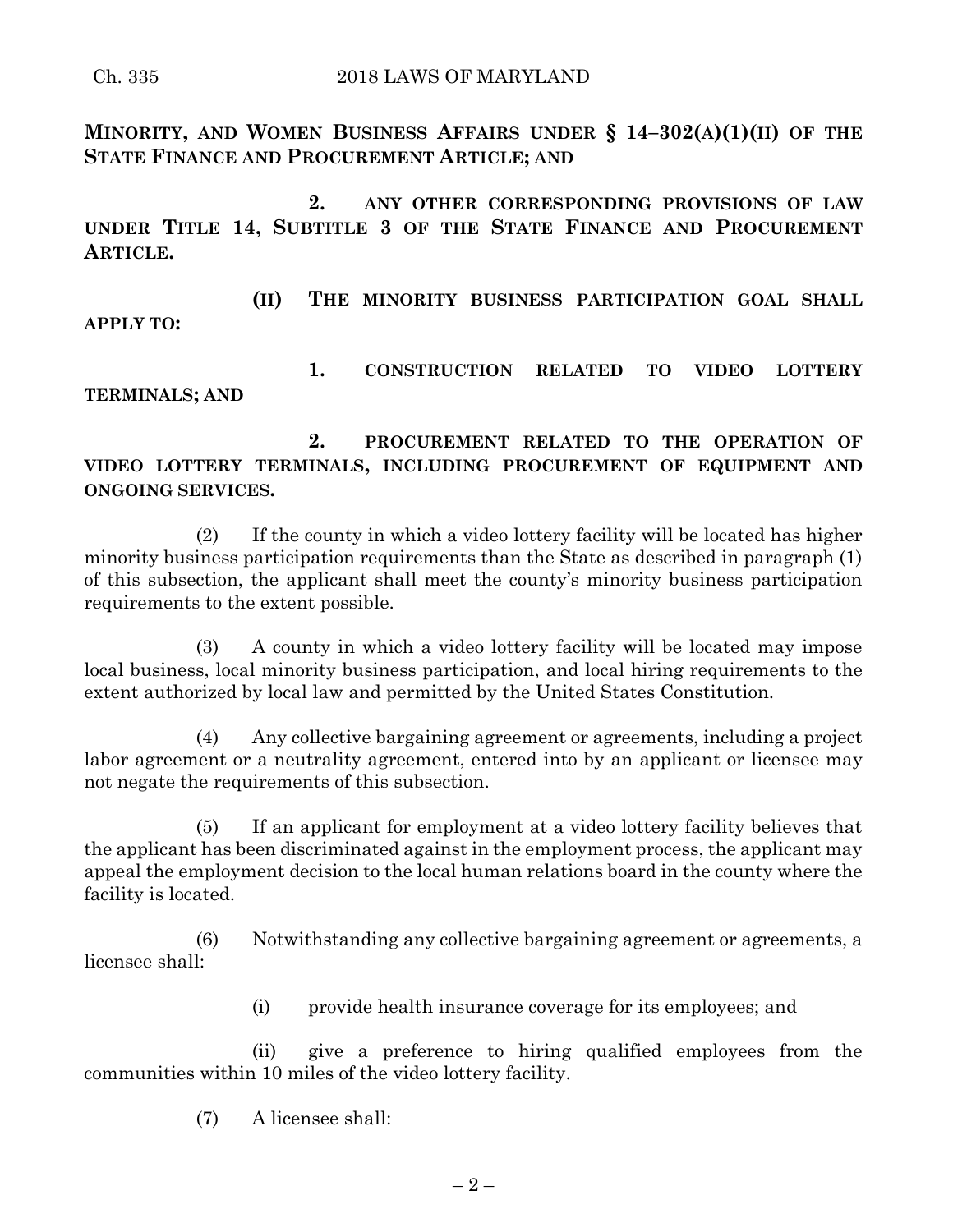(i) provide retirement benefits for its employees; and

(ii) if the licensee is a racetrack licensee, provide retirement benefits to its video lottery operation employees that are equivalent to the level of benefits provided to the racetrack employees who are eligible under the Maryland Racetrack Employees Pension Fund.

(8) Notwithstanding any collective bargaining agreement or agreements, if the licensee is a racetrack location, the licensee shall provide health insurance coverage to all employees of the racetrack, including the employees of the racetrack on the backstretch of the racetrack.

(b) (1) The Commission shall ensure that a video lottery operation licensee complies with the requirements of subsection (a)(1) and (2) of this section as a condition of holding the video lottery operation license.

(2) The Governor's Office of Small, Minority, and Women Business Affairs shall monitor a licensee's compliance with subsection (a)(1) and (2) of this section.

(3) The Governor's Office of Small, Minority, and Women Business Affairs shall report to the Commission at least every 6 months on the compliance of licensees with subsection (a)(1) and (2) of this section.

(4) If the Governor's Office of Small, Minority, and Women Business Affairs reports that a licensee is not in compliance with subsection  $(a)(1)$  and  $(2)$  of this section, the Commission may take immediate action to ensure the compliance of the licensee.

(c) On or after July 1, **[**2018**] 2028 2019**, the provisions of subsections (a)(1) and (2) and (b) of this section and any regulations adopted under subsections (a)(1) and (2) and (b) of this section shall be of no effect and may not be enforced.

SECTION 2. AND BE IT FURTHER ENACTED, That the agency designated by the Board of Public Works under § 14–303(b) of the State Finance and Procurement Article to certify and decertify minority business enterprises, in consultation with the General Assembly and the Office of the Attorney General, shall initiate a study of the Minority Business Enterprise Program to evaluate the Program's continued compliance with the requirements of the decision of Richmond v. J.A. Croson Co., 488 U.S. 469 (1989) and any subsequent federal or constitutional requirements. In preparation for the study, the State Lottery and Gaming Control Commission shall require video lottery operation license applicants and licensees to provide any information necessary to perform the study. The study shall also evaluate race–neutral programs or other methods that can be used to address the needs of minority investors and minority businesses. The final report on the study shall be submitted to the Legislative Policy Committee on or before December 14, 2018, so that the General Assembly may review the report before the 2019 Session.